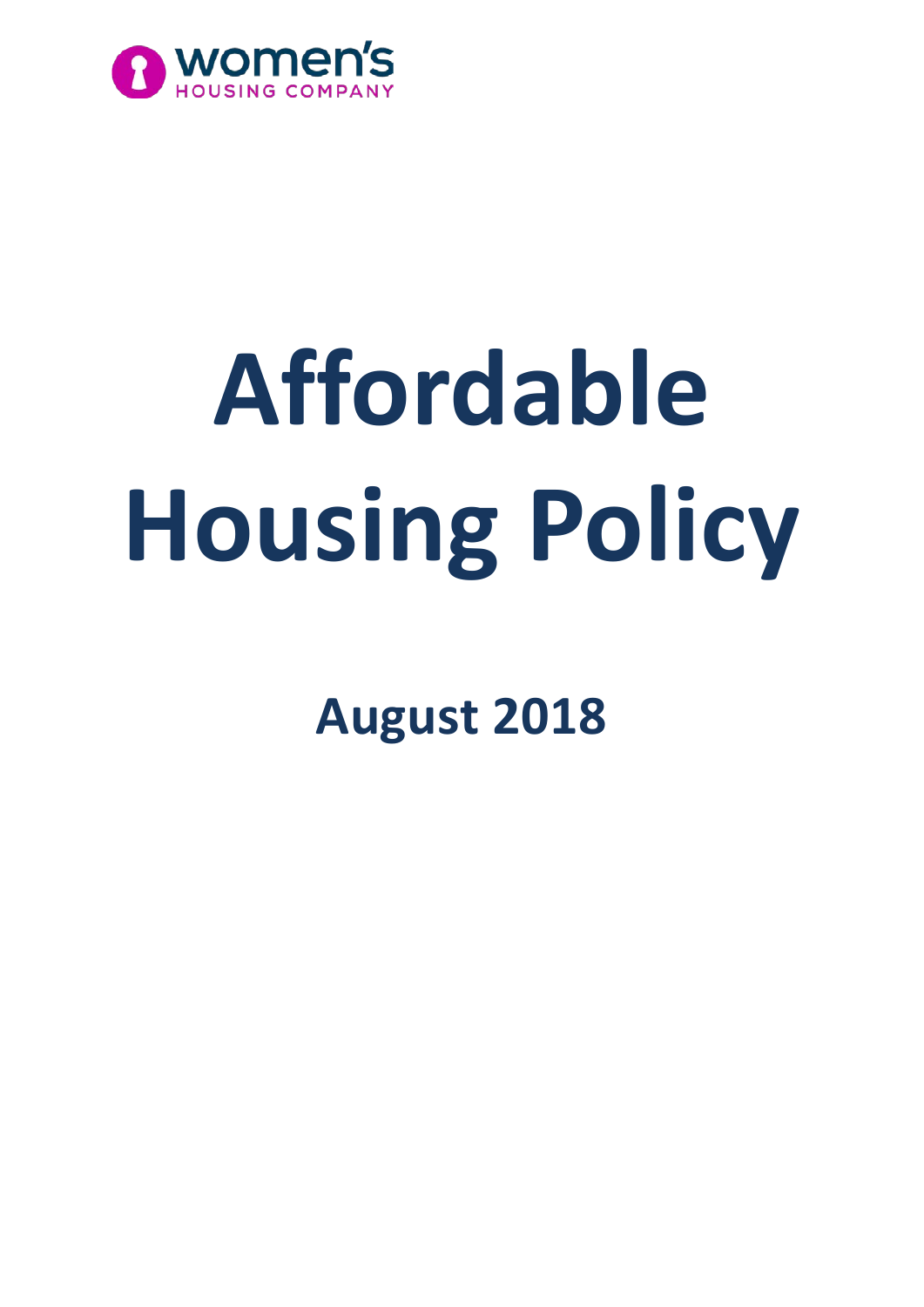

# Contents

| $\mathbf{1}$   |     |  |
|----------------|-----|--|
| $\overline{2}$ |     |  |
|                | 2.1 |  |
|                | 2.2 |  |
|                | 2.3 |  |
| 3              |     |  |
|                | 3.1 |  |
|                | 3.2 |  |
|                | 3.3 |  |
| $\overline{4}$ |     |  |
| 5              |     |  |
|                | 5.1 |  |
|                | 5.2 |  |
|                | 5.3 |  |
|                | 5.4 |  |
| 6              |     |  |
|                | 6.1 |  |
|                | 6.2 |  |
|                | 6.3 |  |
|                | 6.4 |  |
|                | 6.5 |  |
|                | 6.6 |  |
| $\overline{7}$ |     |  |
|                | 7.1 |  |
|                | 7.2 |  |
|                | 7.3 |  |
| 8              |     |  |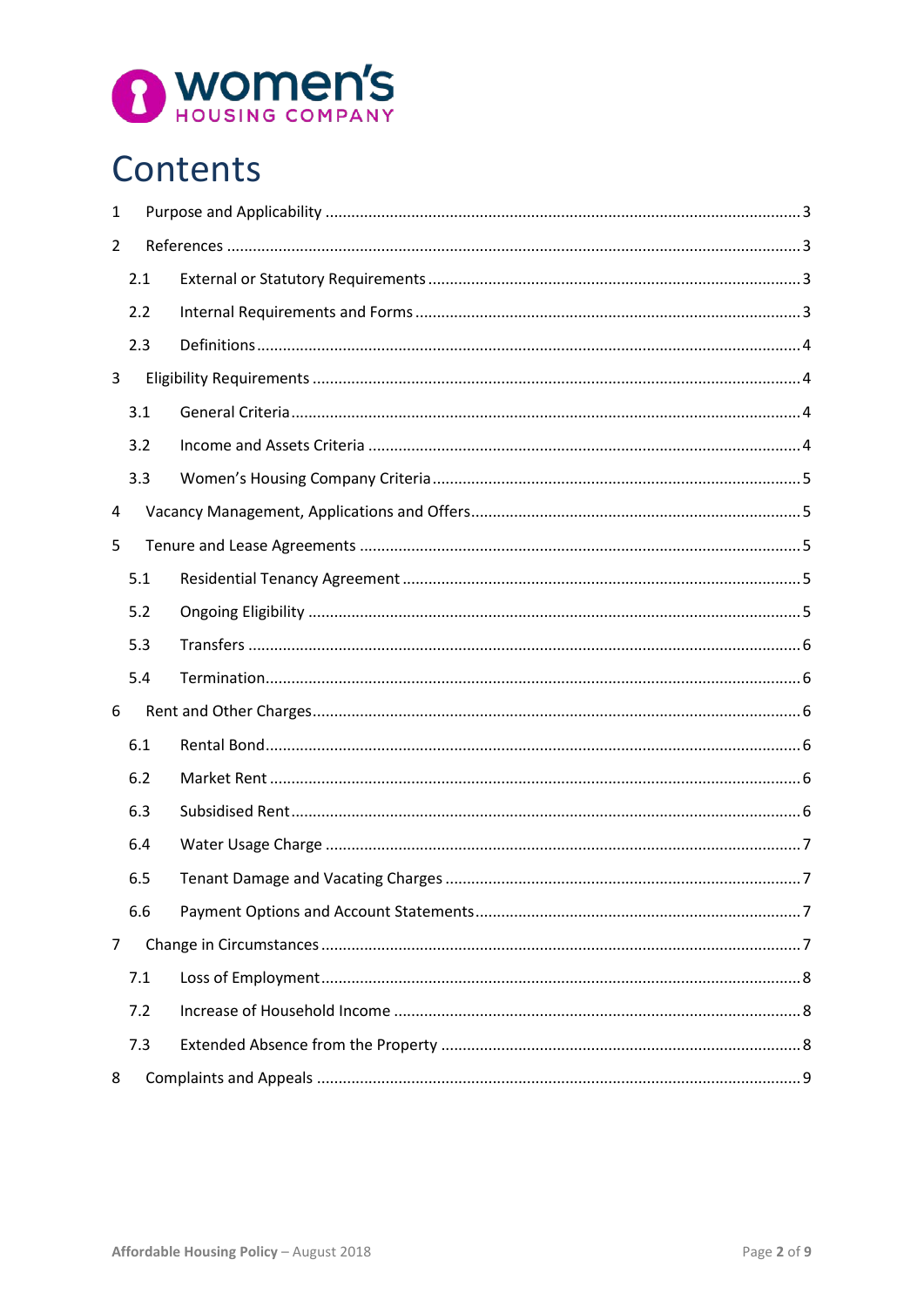

# <span id="page-2-0"></span>**1 Purpose and Applicability**

This policy describes how the Women's Housing Company Limited (WHC) manages the Affordable Housing portfolio to ensure legal and contractual requirements are met and the program maintains financial sustainability.

Some aspects of Affordable Housing management are identical to other housing types offered by the WHC. Where this is the case, referrals are made in this document to other WHC policies. The Affordable Housing Policy sets out the details of tenancy and property management where policy differs from other housing types managed by the WHC.

The policy applies to Affordable Housing properties managed by the WHC and acquired with financial assistance from the NSW Government. The policy applies to all WHC staff and contractors, Affordable Housing applicants and tenants.

The *Charter of Rights and Responsibilities* guides the interactions between the WHC, applicants and tenants.

# <span id="page-2-1"></span>**2 References**

#### <span id="page-2-2"></span>**2.1 External or Statutory Requirements**

This policy complies with the following external legislation or requirements:

- Housing Act 2001
- Community Housing Providers (Adoption of National Law) Act 2012
- NSW Residential Tenancies Act and Regulation 2010
- NSW Civil and Administrative Tribunal Act and Regulation 2013 and Rules 2014
- NSW Affordable Housing Ministerial Guidelines
- Housing Pathways Policies
- NSW Community Housing Access Policy
- NSW Community Housing Eligibility Policy
- NSW Community Housing Rent Policy
- NSW Community Housing Water Charging Guidelines
- NSW Community Housing Asset Management Policy

#### <span id="page-2-3"></span>**2.2 Internal Requirements and Forms**

This policy refers to the following WHC documents, which are available on the website:

- *Affordable Housing Application*
- *Rental Subsidy Application*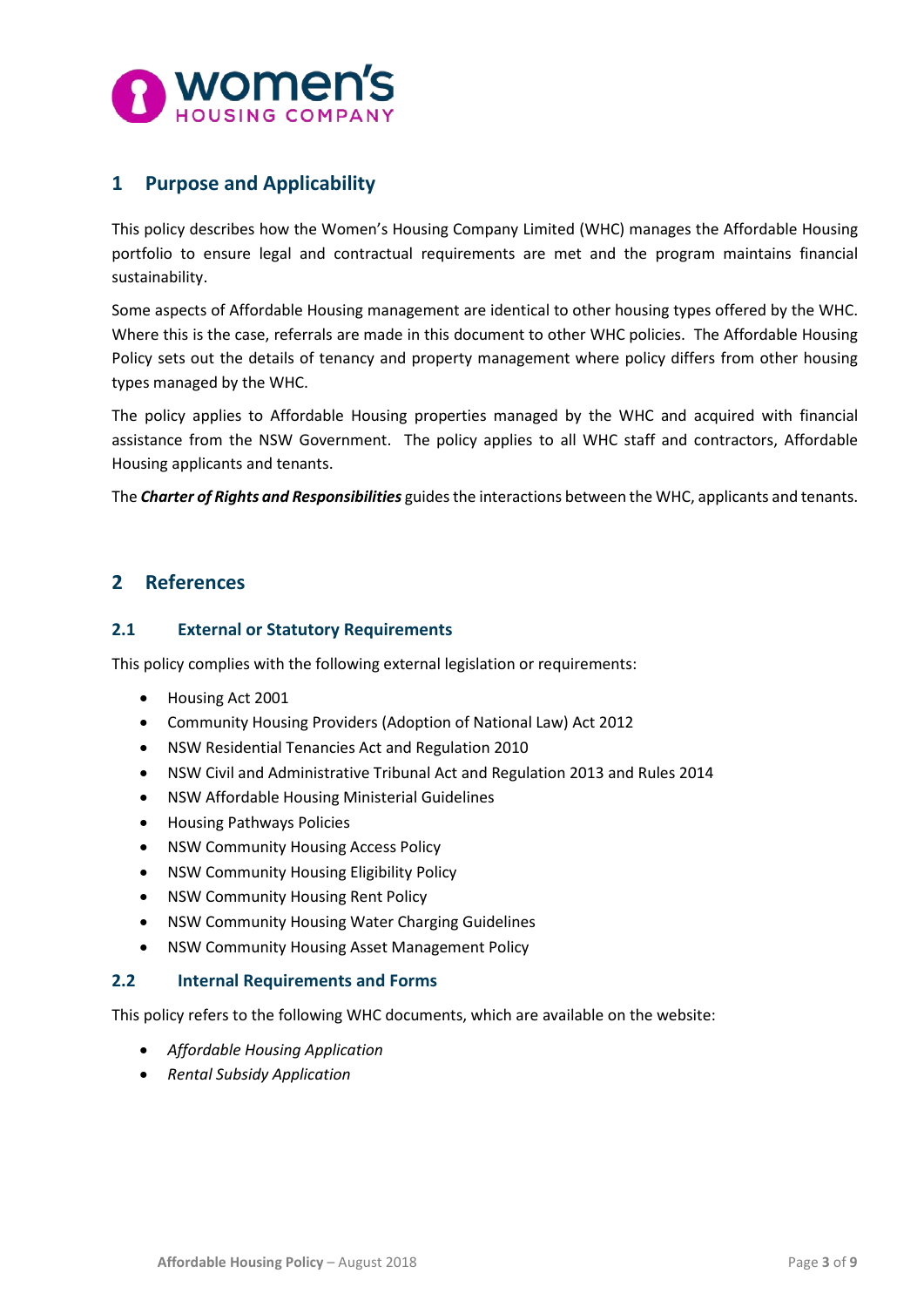

#### <span id="page-3-0"></span>**2.3 Definitions**

**Affordable Housing** is subsidised rental accommodation designed to assist working people on very low to moderate incomes. Rent charged is below market rates so that households can afford their rent as well as meeting other basic living costs. In general, housing is considered affordable if it costs no more than 30% of the gross household income.

The following terms are used in this document, with specific meaning:

- "affordable housing" is subsidised rental accommodation for people in paid employment earning very low to moderate income, managed in line with the *NSW Affordable Housing Ministerial Guidelines*
- "social housing" is subsidised rental accommodation for people on very low or low income who meet the eligibility requirements under *Housing Pathways Policies*
- "may" is an acceptable action or requirement but not mandatory
- "must" or "shall" or "will" designates a mandatory requirement or action
- "residential tenancy agreement" or "rental lease" or "lease" is the written agreement between the WHC and the tenant with all terms and conditions of the tenancy

# <span id="page-3-1"></span>**3 Eligibility Requirements**

The WHC Affordable Housing portfolio is targeted to women experiencing housing stress. Key workers with employment in industries such as (but not limited to) health care, aged and disability care, child care, education, emergency services, community services, retail and hospitality are prioritised.

To apply for a WHC Affordable Housing property, applicants must satisfy the following:

#### <span id="page-3-2"></span>**3.1 General Criteria**

- Be a citizen or have permanent residency in Australia;
- Be a resident in New South Wales (NSW) and be able to establish their identity;
- Be unable to resolve their housing need in the medium to long term without assistance;
- Be able to sustain a successful tenancy, with or without support;
- If applicable, make repayments of any former debts to FACS Housing or a community housing provider; and
- In general, be 18 years of age or older.

#### <span id="page-3-3"></span>**3.2 Income and Assets Criteria**

Maximum income limits for Affordable Housing are updated by the NSW Government from time to time.

Applicants shall not have assets or property which could reasonably be expected to solve their housing situation, mirroring the *Housing Pathways Eligibility for Social Housing Policy*.

Tenants agree to supply their income details to WHC under section 187 of the *NSW Residential Tenancies Act 2010*. To determine gross assessable income, tenants must provide income and assets evidence in accordance with the *Rent Policy*.

For further information on eligibility and income limits, refer to the [NSW Ministerial Guidelines for Affordable](https://www.facs.nsw.gov.au/download?file=332789)  [Housing.](https://www.facs.nsw.gov.au/download?file=332789)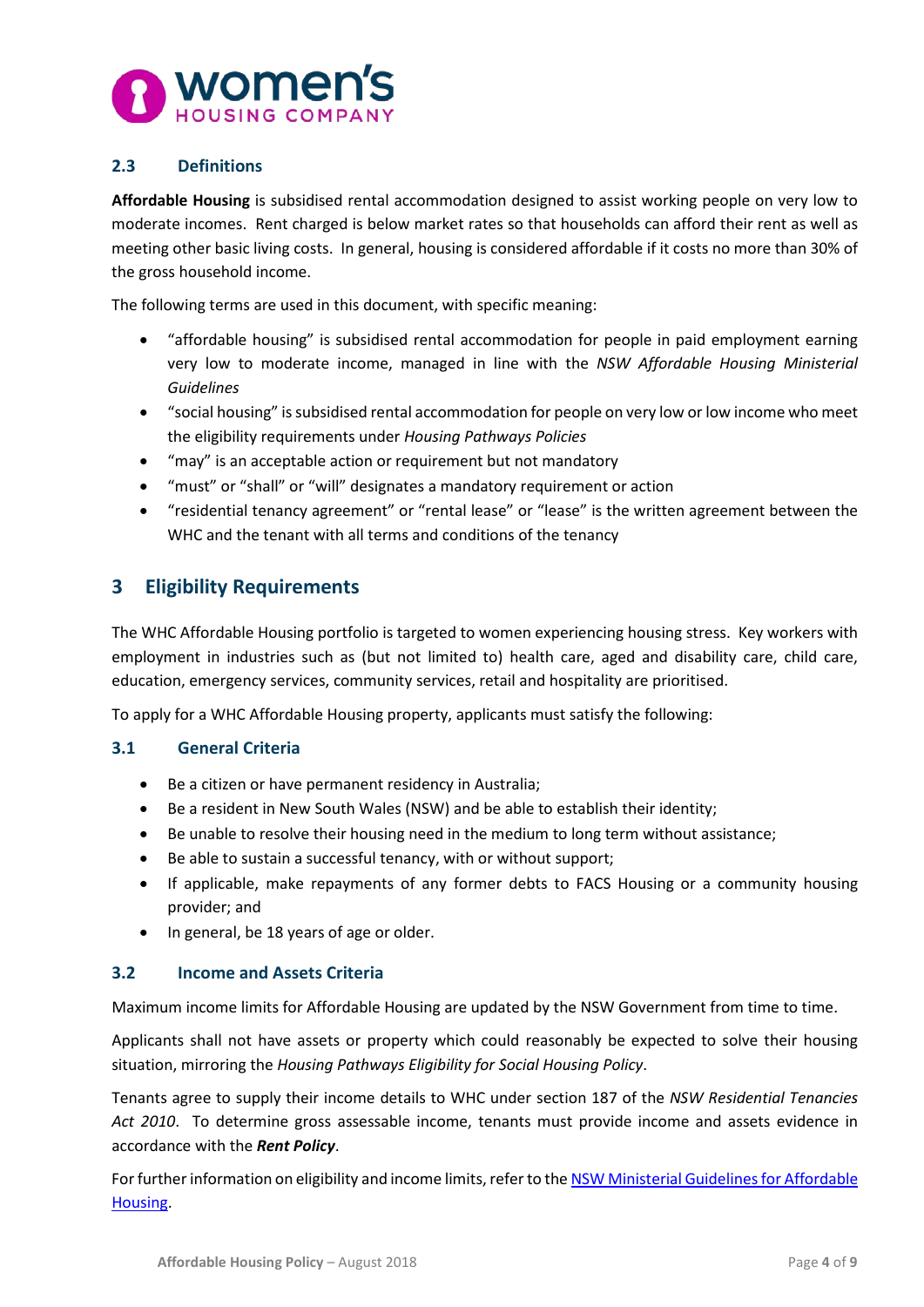

#### <span id="page-4-0"></span>**3.3 Women's Housing Company Criteria**

In line with the purpose of the WHC, applicants must be women, with or without dependent children. Applicants must be in paid employment, either permanent fulltime, permanent part time or casual, for an average of 15 hours or more per week.

# <span id="page-4-1"></span>**4 Vacancy Management, Applications and Offers**

Affordable Housing vacancies are advertised through a number of channels to minimise vacancy periods. These channels include real estate websites, the WHC website, and direct communication with organisations in the areas local to our Affordable Housing properties that employ key workers.

Applications are made using the *Affordable Housing Application*, which is available on the WHC website. Applications are assessed by WHC with reference to the eligibility criteria.

Offers for vacant properties are made with reference to the suitability of the applicant's circumstances to the available property. Applicants are required to view the offered property within two business days of the offer and must advise the WHC if they intend to accept or reject the offer within one business day of viewing the property.

# <span id="page-4-2"></span>**5 Tenure and Lease Agreements**

#### <span id="page-4-3"></span>**5.1 Residential Tenancy Agreement**

The standard Residential Tenancy Agreement governs the arrangement between the tenant and WHC. As the WHC is a registered community housing provider, the provisions of the *NSW Residential Tenancies Act 2010* that specifically cover social housing tenancies also apply to affordable housing leases.

Fixed term rental leases of between six and twelve months are offered, to provide relative tenure security, whilst enabling regular reviews of income for eligibility and rent review purposes. Tenants who have met their tenancy obligations and who maintain eligibility for affordable housing may have their lease extended for a further fixed term.

A fully executed copy of the Residential Tenancy Agreement is provided to the tenant at the time of signing and a copy is retained by the WHC.

#### <span id="page-4-4"></span>**5.2 Ongoing Eligibility**

Ongoing eligibility assessments are conducted three months before the end of each fixed term. Tenants must provide evidence of continued eligibility, to namely satisfy:

- the general eligibility criteria, demonstrate an ongoing need for subsidised housing and not have assets which could reasonably be expected to meet their housing need; and
- the Women's Housing Company criteria; and
- a tenant's household income may be up to 25% above the maximum initial eligibility limit for the moderate income band before becoming ineligible.

Tenants agree to supply their income details to the WHC under section 187 of the *NSW Residential Tenancies Act 2010*. To determine gross assessable income, tenants must provide income and assets evidence in accordance with the *Rent Policy*.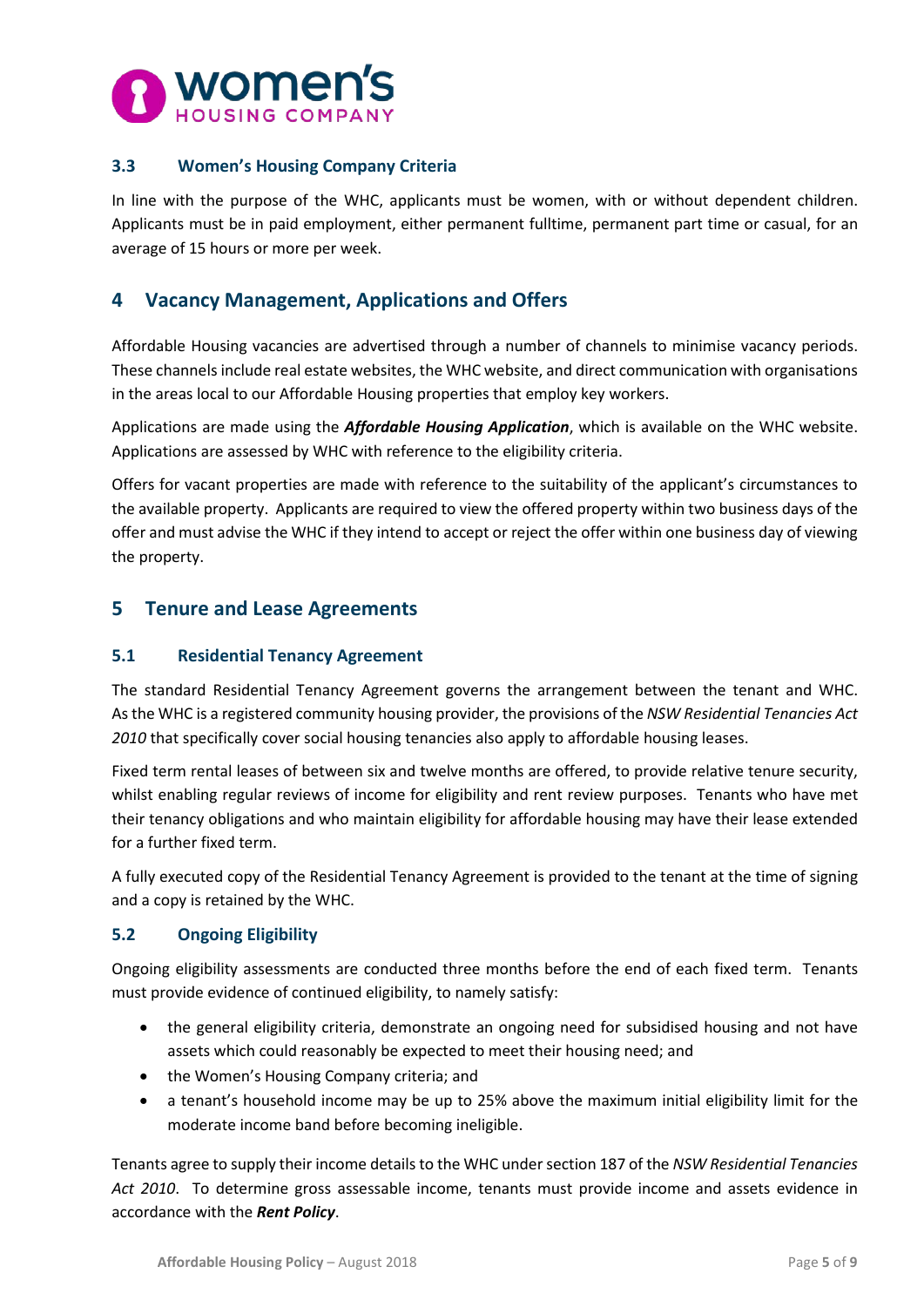

#### <span id="page-5-0"></span>**5.3 Transfers**

Affordable Housing tenants are not able to apply for a direct transfer to another WHC Affordable Housing property. Existing tenants may apply for another Affordable Housing property when a vacancy is advertised and their application will be considered along with other applicants, in accordance with the process described in section 4.

#### <span id="page-5-1"></span>**5.4 Termination**

Tenants may end their lease during or at the end of a fixed term by giving appropriate written notice in accordance with the *Residential Tenancies Act 2010*.

The WHC may terminate a lease if there is a breach of the lease terms, if the tenant is no longer eligible for Affordable Housing, or for any other reason allowable under the *Residential Tenancies Act 2010*. Refer to the *Ending A Tenancy Policy*.

The WHC may seek to terminate a tenancy in the NSW Civil and Administrative Tribunal (NCAT), where the rent account has fallen into arrears by more than 14 days, where agreed arrears repayment plans are not adhered to, or where the tenant has seriously or repeatedly breached other terms of the Residential Tenancy Agreement.

In cases where the tenant is no longer eligible for Affordable Housing, but they do meet eligibility criteria for Social Housing, an internal management transfer may be offered if a suitable vacancy is available within the WHC Social Housing portfolio. Refer to the *During A Tenancy Policy*. Where a suitable vacancy is not available, the WHC may assist the tenant to lodge a social housing application in accordance with Housing Pathways policies, and may work with other social housing providers to facilitate access to a suitable alternative property.

Where tenants have additional household members and the main tenant is vacating the property, other household members have no right of succession for the tenancy and must also vacate the property.

# <span id="page-5-2"></span>**6 Rent and Other Charges**

#### <span id="page-5-3"></span>**6.1 Rental Bond**

Affordable Housing tenants must pay a rental bond equivalent to four (4) weeks of subsidised rent. For more information on the management of Rental Bond, refer to the *Non-Rent Charges Policy*.

#### <span id="page-5-4"></span>**6.2 Market Rent**

The maximum rent that can be charged for Affordable Housing is the Market Rent of the property. For more information on Market Rent, refer to the *Rent Policy*.

#### <span id="page-5-5"></span>**6.3 Subsidised Rent**

Subsidised Rent is calculated as a percentage of Market Rent. This is typically 75% however, this may be higher or lower depending on the program.

Subsidised Rent will be capped at a percentage of the total household income, based on the income bands as detailed in the [NSW Ministerial Guidelines for Affordable Housing,](https://www.facs.nsw.gov.au/download?file=332789) as follows: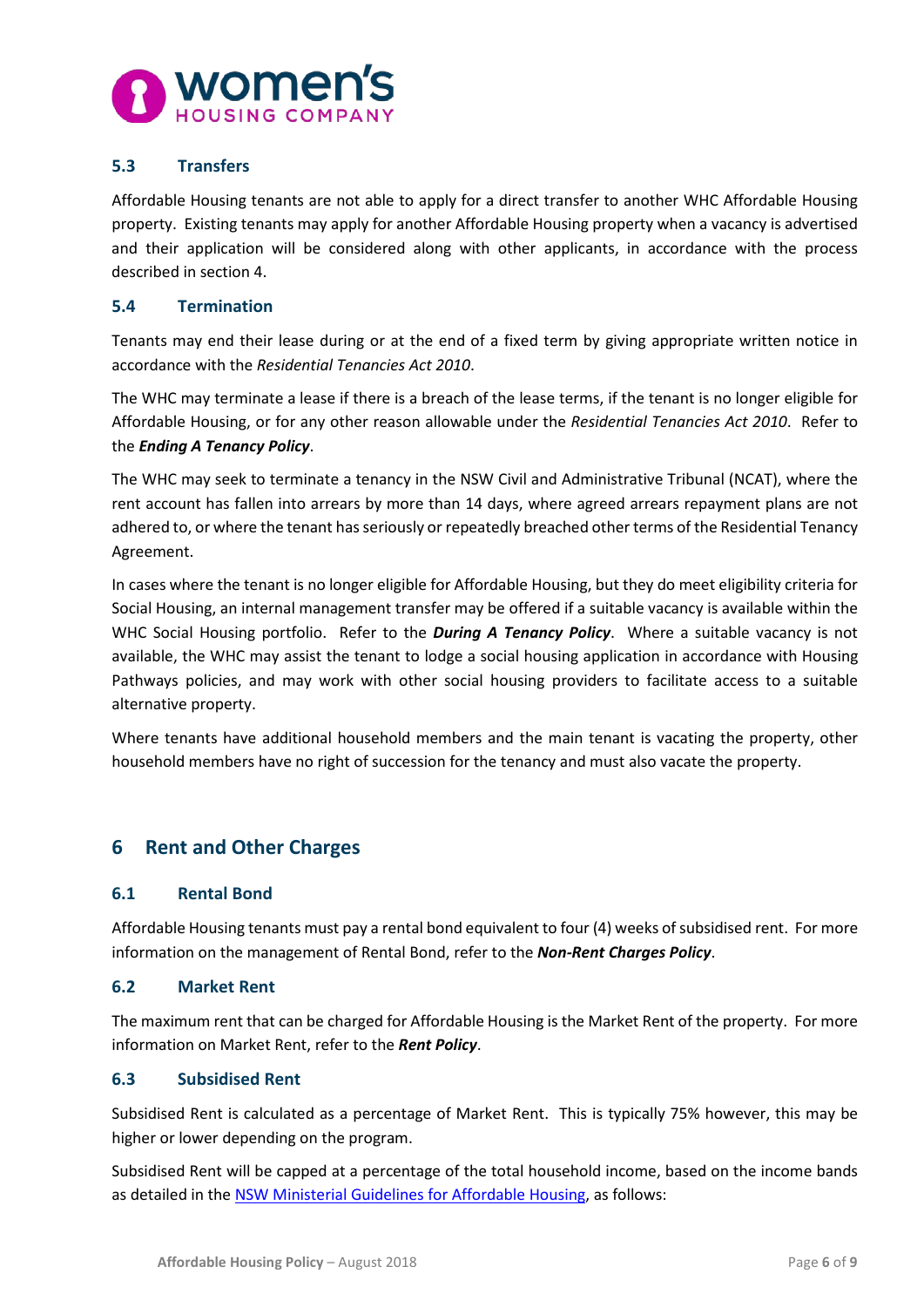

- 25% of Very Low Income
- 27% of Low Income
- 30-35% of Moderate Income

Flexibility in pricing may be applied to moderate income households but, in all cases, the relevant circumstances of the applicant household and their capacity to pay will be guiding principles. For example, travel costs may be reduced by accessing housing closer to an applicant's place of employment.

Rental subsidy reviews are conducted in line with the lease renewal process, as detailed in the *Rent Policy*.

#### <span id="page-6-0"></span>**6.4 Water Usage Charge**

In the majority of properties managed by WHC, tenants are required to pay for water usage. Refer to the *Non-Rent Charges Policy*.

#### <span id="page-6-1"></span>**6.5 Tenant Damage and Vacating Charges**

Throughout the tenancy and when a tenant vacates the premises, the WHC conducts property inspections. Refer to the *During A Tenancy Policy*.

Tenants are required to report property damage, regardless of the cause, to the WHC as soon as practicable. WHC will engage suitably qualified contractors to respond, assess and rectify property damage. Refer to the *Repairs and Maintenance Policy*.

Where property damage beyond fair wear and tear is deemed to be caused through the actions of the tenant, household members or visitors, the cost of repairs and maintenance to bring the property back to a suitable standard will be charged to the tenant. Refer to the *Non-Rent Charges Policy*.

#### <span id="page-6-2"></span>**6.6 Payment Options and Account Statements**

A tenant's rent account must be maintained at two (2) weeks in advance. Non-rent charges must be paid as and when they fall due.

For payment options and details regarding account statements, refer to the *Rent Policy* and *Non-Rent Charges Policy*.

Where payments are not made in full and on time, arrears are accrued. Refer to the *Arrears Management Policy*.

# <span id="page-6-3"></span>**7 Change in Circumstances**

Affordable Housing tenants are responsible for informing the WHC of any changes to their circumstances or their household that could affect their eligibility for Affordable Housing or a rental subsidy. Notification and evidence must be provided to the WHC within 21 days of the change in circumstances.

Changes can include (but are not limited to) loss of employment, an increase of household income, change of household members or extended absence from the property.

Depending on the change of circumstances, a full eligibility assessment may be conducted to determine ongoing eligibility for Affordable Housing and / or a rental subsidy.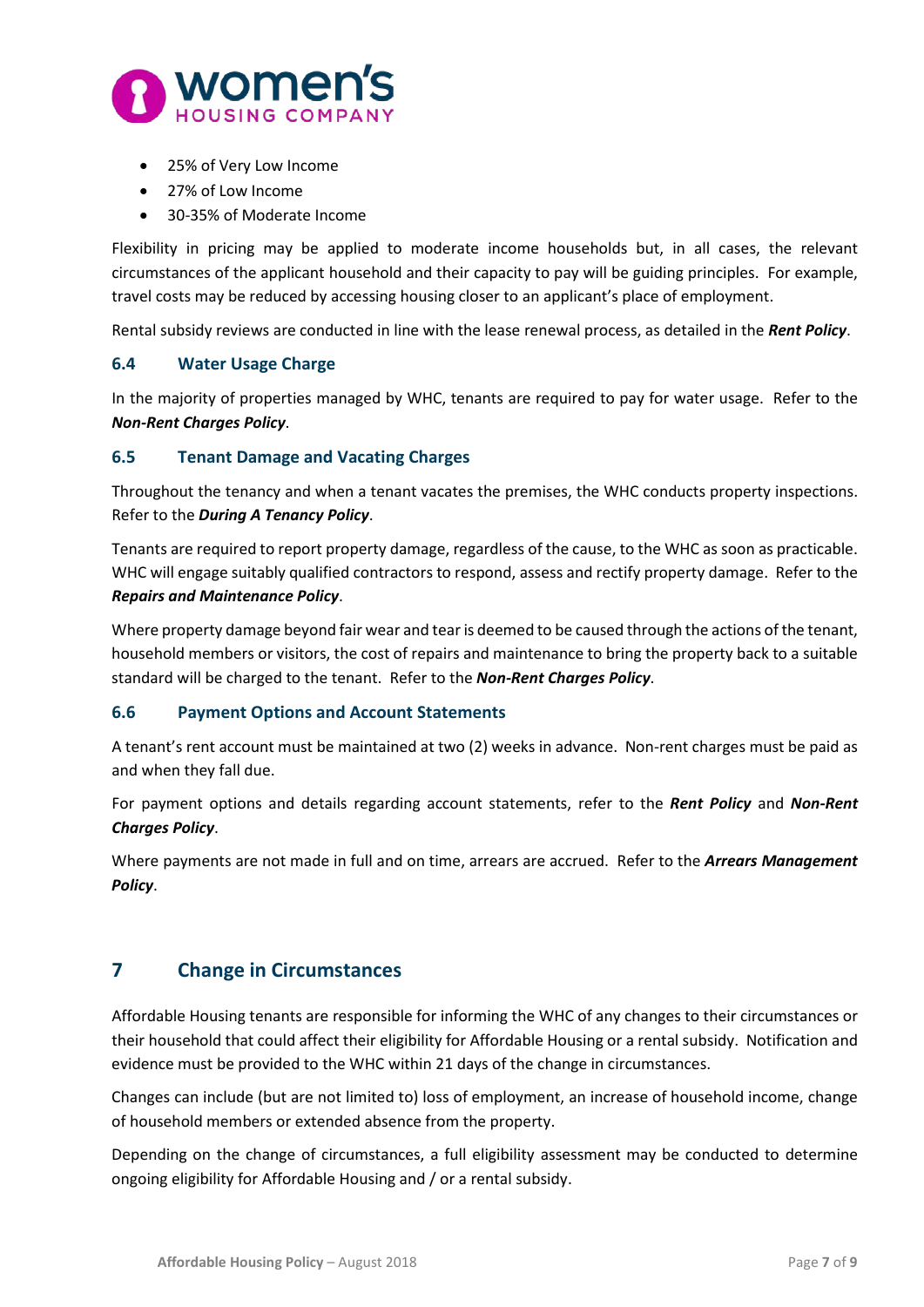

#### <span id="page-7-0"></span>**7.1 Loss of Employment**

If a tenant becomes unemployed but continues to meet all other eligibility criteria for Affordable Housing, a written application for a temporary rent reduction on the grounds of hardship can be made. Only one application for hardship may be submitted in any 12 month period. Hardship applications must be made within 21 days of the loss of employment and must be submitted using the *Rental Subsidy Application*.

The WHC will consider the evidence and may approve a rent reduction for up to three (3) months, depending on individual circumstances. An approved rent reduction may be backdated to the date of the loss of employment or the end of an employment termination entitlement period, so long as the WHC is notified within 21 days of the loss of employment. If the WHC is notified outside the 21 day period, any approved rent reduction will be applied from the date the WHC receives notification and all relevant evidence.

Following a period of approved rent reduction, the rent charge will return to the original subsidised rent amount applicable at the start of the current lease period.

Rent reductions on hardship grounds may be granted on the understanding that the tenant will resume employment within the approved period. If the tenant does not resume employment within three (3) months, the WHC may terminate the lease on the grounds the tenant is no longer eligible for Affordable Housing. Refer to section 5.4 Termination.

#### <span id="page-7-1"></span>**7.2 Increase of Household Income**

A tenant's household income may increase due to a range of reasons, including (but not limited to) a change of employment or a change of household members.

In line with the WHC purpose, our tenants are primarily single women. Tenants must apply to the WHC before allowing additional people to live with them. Refer to the *During A Tenancy Policy*.

Where a tenant's household income increases to be above the maximum of the current income band (refer to the NSW Affordable Housing Ministerial Guidelines) during a fixed term, the WHC must be notified within 21 days of the change.

The subsidised rent amount will not change for the remainder of the current fixed term lease period. However, the increased household income will be taken into account to determine ongoing eligibility for Affordable Housing and the level of rental subsidy for any subsequent lease term. Eligibility assessments are conducted three months before the end of each fixed term.

#### <span id="page-7-2"></span>**7.3 Extended Absence from the Property**

In accordance with the *During A Tenancy Policy*, tenants must notify the WHC if they will be away from their property for more than four (4) weeks, regardless of the reason. Absences may be approved for periods of up to three (3) months, upon WHC management discretion.

Affordable Housing tenants must continue to pay rent and applicable non-rent charges while away from their home, regardless of the reason for the absence.

If a tenant fails to notify the WHC of an absence from the property of more than four (4) weeks, their rental subsidy may be cancelled and market rent will be charged. The WHC may also take formal action, including applying to the NSW Civil and Administrative Tribunal (NCAT) to terminate the tenancy.